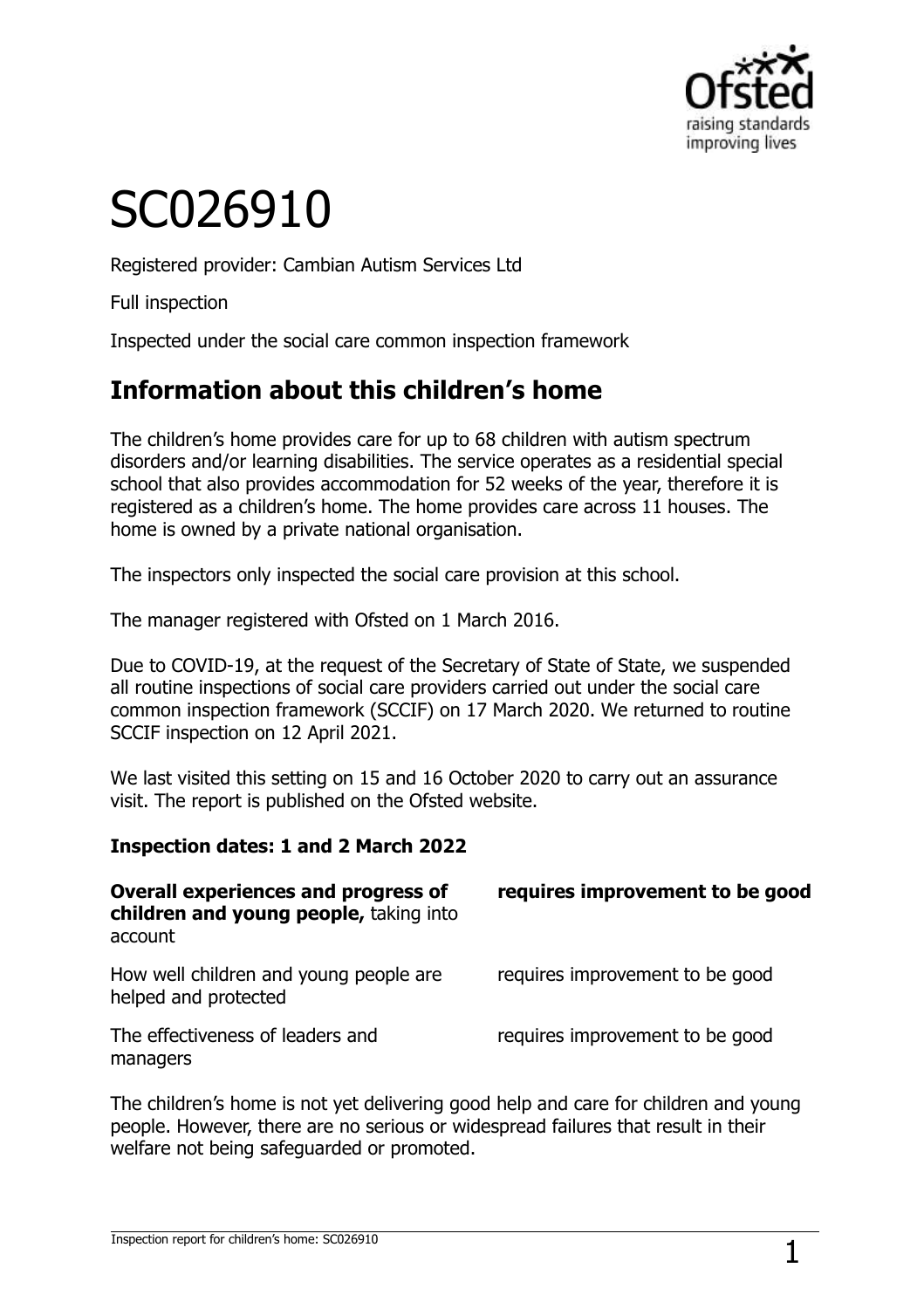

**Date of last inspection:** 4 December 2019

**Overall judgement at last inspection:** improved effectiveness

**Enforcement action since last inspection:** none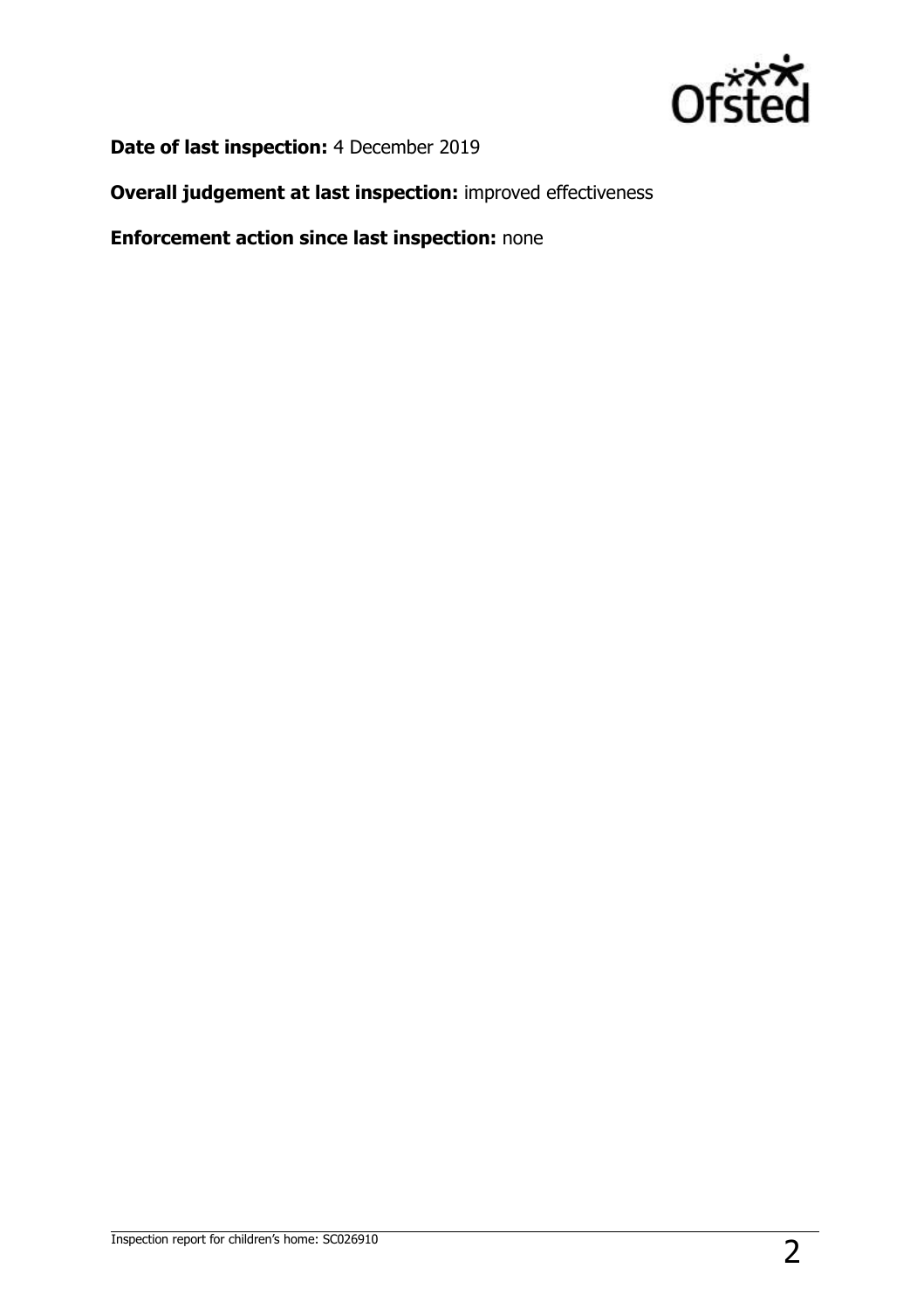

# **Recent inspection history**

| <b>Inspection date</b> | <b>Inspection type</b> | <b>Inspection judgement</b>        |
|------------------------|------------------------|------------------------------------|
| 04/12/2019             | Interim                | Improved effectiveness             |
| 28/05/2019             | Full                   | Requires improvement to<br>be good |
| 22/10/2018             | Full                   | Requires improvement to<br>be good |
| 07/03/2018             | Interim                | Sustained effectiveness            |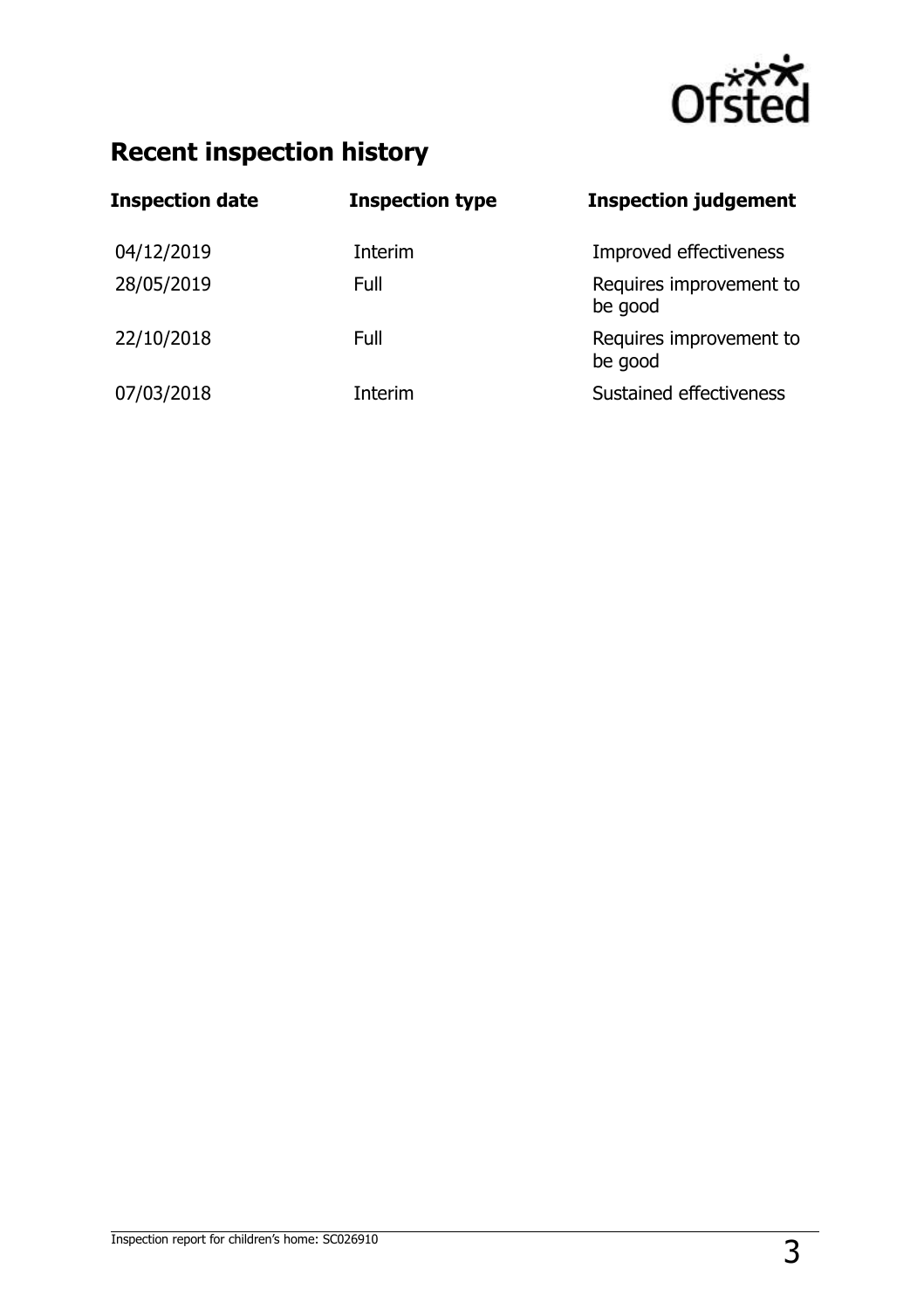

## **Inspection judgements**

#### **Overall experiences and progress of children and young people: requires improvement to be good**

The restrictions and difficulties arising from the COVID-19 pandemic have had a negative impact on the staffing provision and children's experiences in the home.

For example, children's opportunities to engage in a broad range of activities have been restricted. The site has a wealth of resources, including a swimming pool, trampoline and a rock-climbing wall, which would provide children with meaningful and healthy activities. However, insufficient staff are trained to facilitate these activities, meaning opportunities for children to take advantage of these facilities are limited. Day to day activities outside the home are often limited to going for a walk, shopping at the local supermarket and going for a ride on the bus. Visits to local attractions and seasonal festivities usually take place termly.

Children are not always provided with continuity of care from adults who know them well. This is because a significant number of staff have left. As a result, leaders and managers rely on agency staff to fill vacancies and ensure that children have the right number of staff caring for them. Leaders and managers are aware of this ongoing concern; they have worked shifts themselves and requested temporary staff work the same shift pattern to try to improve the consistency for children.

Improvements to children's accommodation mean that children live in homes that are well resourced, personalised and homely. In the main, children have access to toys and games that they like. However, further consideration is needed to ensure that these resources help to extend children's interests and broaden their talents.

Feedback received from parents and social workers is mixed. Many recognise the support and kind care the children receive and the achievements they have made. However, some social workers said that there are delays in their receiving incident reports, and they have concerns about the high staff turnover. Similarly, some parents are concerned about the lack of regular communication about their child's progress and engagement. They also expressed concern that children's routines are not well maintained because of the number of staff leaving. Many parents also commented on the lack of community activities for children.

Children are regularly consulted with; staff help them to give their views about the care they receive and whether they feel safe in the home. Good use is made of social stories to help children to communicate their views and understand their routines.

Managers adapt the children's guide to the home according to the stage of the child's time at the home. Guides for children who are moving into the home include questions about what children would like to have in their room and what colour they would like their wall painted. Guides are child-friendly and colourful.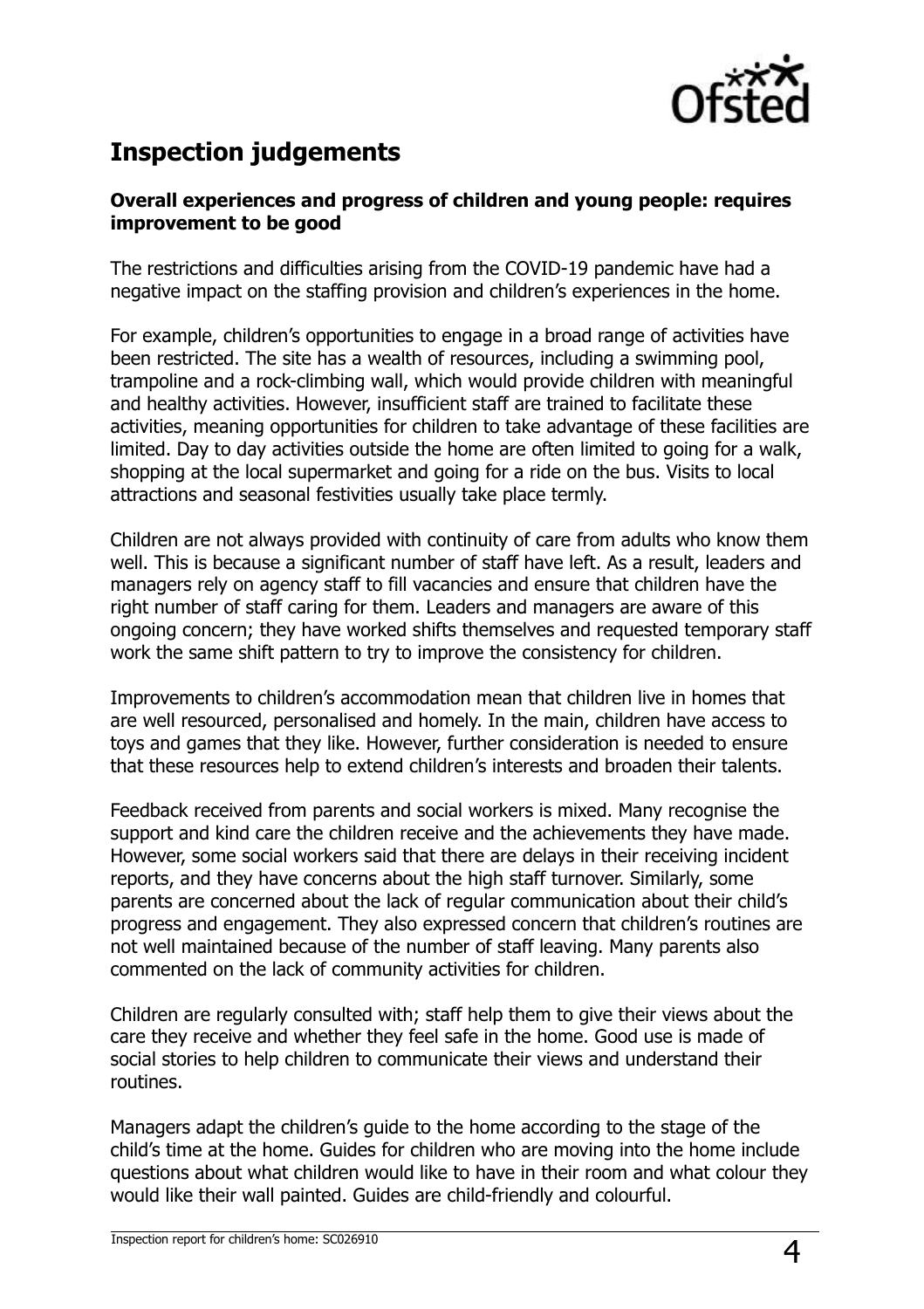

All children living at this home attend the on-site education provision. Where needed, care staff support children with their education.

#### **How well children and young people are helped and protected: requires improvement to be good**

Children are relaxed in their environment; they confidently communicate to staff if they are feeling anxious or worried. The care staff respond appropriately, giving the children the support and reassurance they need. Permanent staff know the children well; they recognise and report concerns appropriately to the safeguarding team. The registered manager correctly escalates these concerns to safeguarding agencies when necessary.

When children are at risk of harm, staff have held them to keep them safe. These interventions are for a short period of time and not used excessively. Incident records are now of better quality and provide information about staff's actions to help children. However, debriefs of children and staff following an incident are not effective. Staff involved in incidents often complete the debrief with children. This does not provide children with an opportunity to share their thoughts and feelings about being held with someone independent of the incident. In addition, discussions with staff lack reflection and do not include opportunities to explore what could be done differently to prevent the incident happening again. Managers monitor incidents but their oversight lacks critical analysis.

Restrictive practices, including environmental restrictions, are reducing. Leaders and managers regularly review if restrictions, such as monitoring devices, can be removed and/or whether they are necessary to keep children safe. Risks are recognised and in the main, managed well. Despite this, not all children's documents include all the information staff know about children's behaviour and the known risks.

Appropriate action has been taken in response to child protection concerns. Safeguarding records are well maintained and detailed. However, organisational protocols and processes have resulted in delays in concluding management investigations into safeguarding concerns. The registered manager has appropriately challenged this, and more staff have now been trained to complete investigations.

Children are looked after by adults who have been through an appropriate safer recruitment process. Recruitment records are well maintained and provide a detailed audit trail of the checks completed.

Leaders and managers have positive links with healthcare professionals and parents to ensure that children's health needs are met. Medication errors have occurred. Action taken in response has resulted in valuable learning that has subsequently led to a reduction in further medication errors.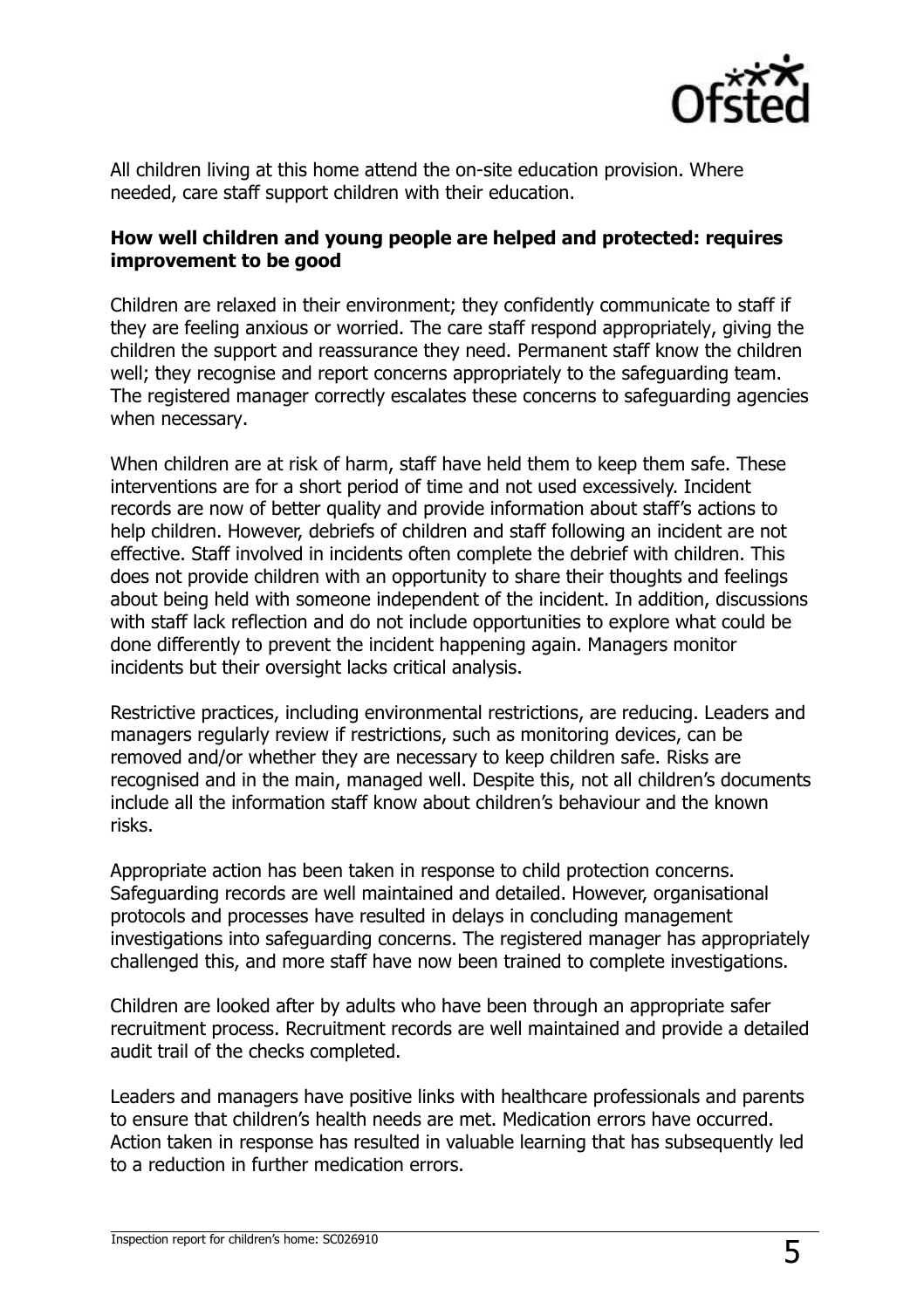

Appropriate action is taken when complaints are raised. Records are well maintained, detailing the actions taken, the outcome and whether the complainant is happy with the conclusion.

#### **The effectiveness of leaders and managers: requires improvement to be good**

A new principal in post. He is working closely with the registered manager to address weaknesses in the children's home provision. Together, they have worked hard to improve the quality of the living environment. In addition, many of the shortfalls identified at this inspection had already been included in the home's improvement plan.

Clearly recorded governance meetings demonstrate the oversight that the senior management team has of the home. Issues with staff vacancies and retention are noted and included in the workforce development plan. However, the plan to improve the situation lacks clear actions and does not include information gained from staff who have left.

Care staff enjoy working in the home. They feel supported by approachable managers and receive good-quality supervision and team meetings that aid their development. Agency staff also receive supervision; however, there are gaps in the frequency of these sessions.

Opportunities for staff to receive training in person have been limited due to the pandemic. Staff told inspectors that they do not like the online training they have received as it does not meet their learning styles. The manager has identified that staff need additional training in autism spectrum disorders, attention deficit hyperactivity disorder and supporting personal care. In addition, not all staff have completed the practical element of restraint training. Plans are in place to provide this training.

Improvements in the accuracy of staffing records are required. The manager has identified that rotas do not always reflect who has actually worked.

Independent monitoring is effective. Leaders and managers have considered the independent person's recommendations and findings from previous inspections and incorporated the learning from these within the home's development plan. This plan is being implemented effectively.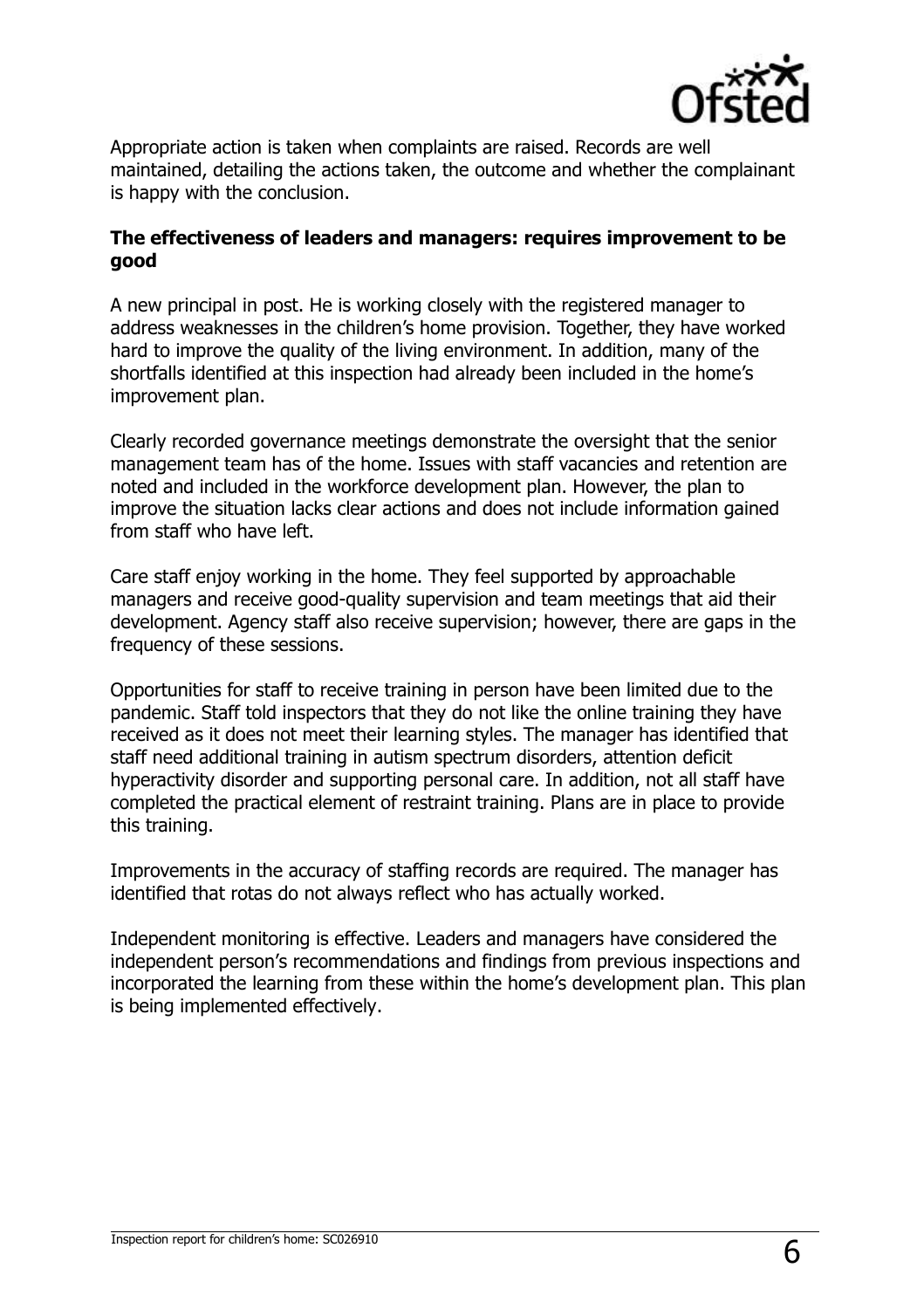

### **What does the children's home need to do to improve? Statutory requirements**

This section sets out the actions that the registered person(s) must take to meet the Care Standards Act 2000, Children's Homes (England) Regulations 2015 and the 'Guide to the Children's Homes Regulations, including the quality standards'. The registered person(s) must comply within the given timescales.

| <b>Requirement</b>                                                                                                                                                                                                                                                                  | Due date      |
|-------------------------------------------------------------------------------------------------------------------------------------------------------------------------------------------------------------------------------------------------------------------------------------|---------------|
| The enjoyment and achievement standard is that children<br>take part in and benefit from a variety of activities that meet<br>their needs and develop and reflect their creative, cultural,<br>intellectual, physical and social interests and skills.                              | 21 April 2022 |
| In particular, the standard in paragraph (1) requires the<br>registered person to ensure-                                                                                                                                                                                           |               |
| that staff help each child to-                                                                                                                                                                                                                                                      |               |
| develop the child's interests and hobbies;                                                                                                                                                                                                                                          |               |
| participate in activities that the child enjoys and which meet<br>and expand the child's interests and preferences; and make<br>a positive contribution to the home and the wider<br>community; and                                                                                 |               |
| that each child has access to a range of activities that enable<br>the child to pursue the child's interests and hobbies.<br>(Regulation 9 (1) (2)(a)(i)(ii)(iii)(b))                                                                                                               |               |
| In particular, ensure that staffing shortages do not affect<br>children's opportunities to enjoy meaningful and enjoyable<br>activities in the community. In addition, ensure that staff are<br>provided with training so that children can use the in-house<br>activities on site. |               |
| The leadership and management standard is that the<br>registered person enables, inspires and leads a culture in<br>relation to the children's home that-                                                                                                                           | 21 April 2022 |
| helps children aspire to fulfil their potential; and<br>promotes their welfare.                                                                                                                                                                                                     |               |
| In particular, the standard in paragraph (1) requires the<br>registered person to-                                                                                                                                                                                                  |               |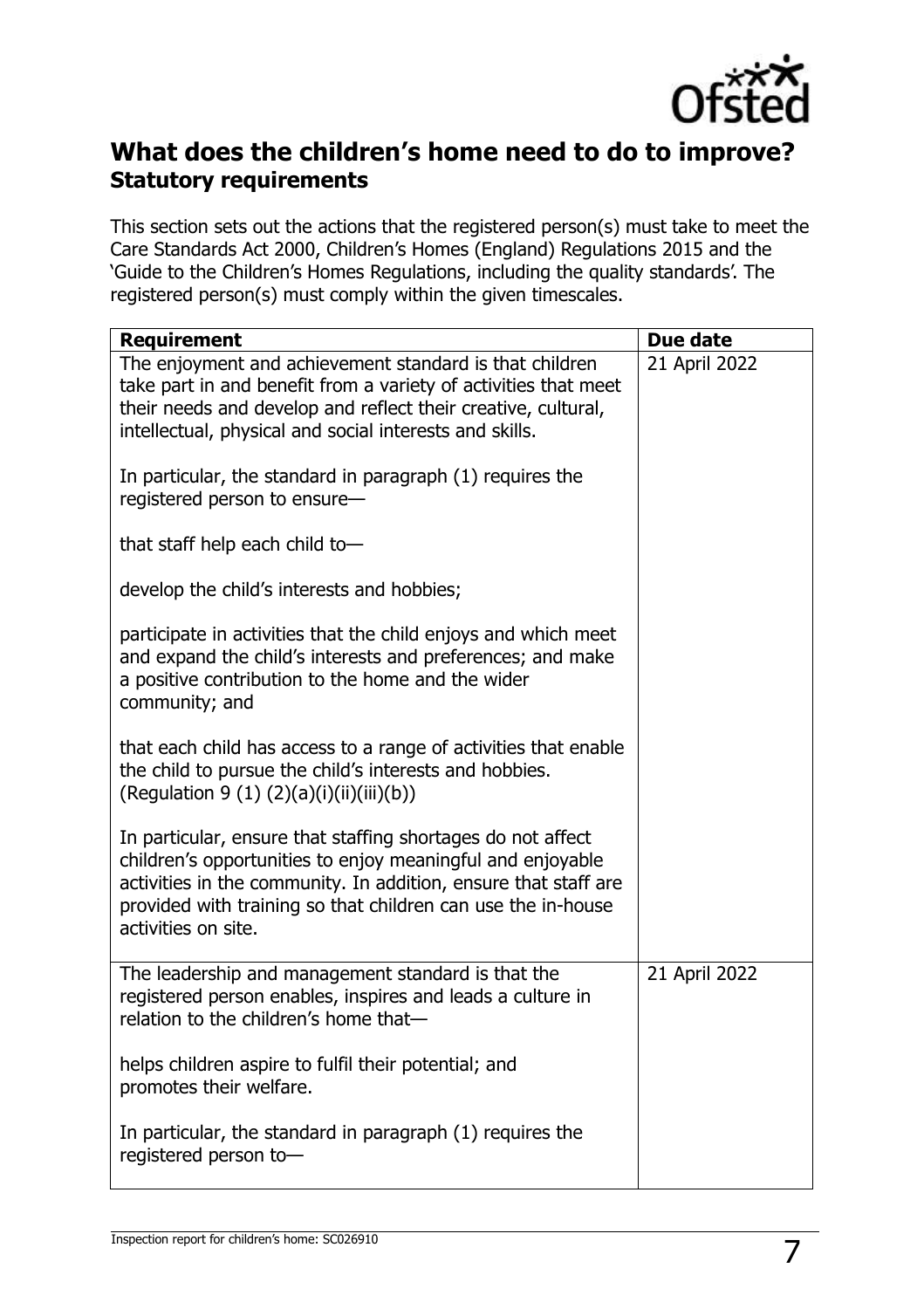

| lead and manage the home in a way that is consistent with<br>the approach and ethos, and delivers the outcomes, set out<br>in the home's statement of purpose;                                                                         |               |
|----------------------------------------------------------------------------------------------------------------------------------------------------------------------------------------------------------------------------------------|---------------|
| ensure that staff have the experience, qualifications and<br>skills to meet the needs of each child;                                                                                                                                   |               |
| ensure that the home has sufficient staff to provide care for<br>each child;                                                                                                                                                           |               |
| understand the impact that the quality of care provided in<br>the home is having on the progress and experiences of each<br>child and use this understanding to inform the development<br>of the quality of care provided in the home; |               |
| demonstrate that practice in the home is informed and<br>improved by taking into account and acting on-                                                                                                                                |               |
| research and developments in relation to the ways in which<br>the needs of children are best met.                                                                                                                                      |               |
| (Regulation 13 (1)(a)(b) (2)(a)(c)(d)(f)(g)(i))                                                                                                                                                                                        |               |
| In particular, the registered person should ensure that<br>investigations are concluded in a timely manner and that all<br>staff are up to date with basic and mandatory training.                                                     |               |
| The registered person must ensure that the employment of<br>any person on a temporary basis at the children's home does<br>not prevent children from receiving such continuity of care as<br>is reasonable to meet their needs.        | 21 April 2022 |
| (Regulation 31 $(1)$ )                                                                                                                                                                                                                 |               |
| The registered person must ensure that-                                                                                                                                                                                                | 21 April 2022 |
| within 24 hours of the use of a measure of control, discipline<br>or restraint in relation to a child in the home, a record is<br>made which includes-                                                                                 |               |
| the name of the child;                                                                                                                                                                                                                 |               |
| details of the child's behaviour leading to the use of the<br>measure;                                                                                                                                                                 |               |
| the date, time and location of the use of the measure;                                                                                                                                                                                 |               |
| a description of the measure and its duration;                                                                                                                                                                                         |               |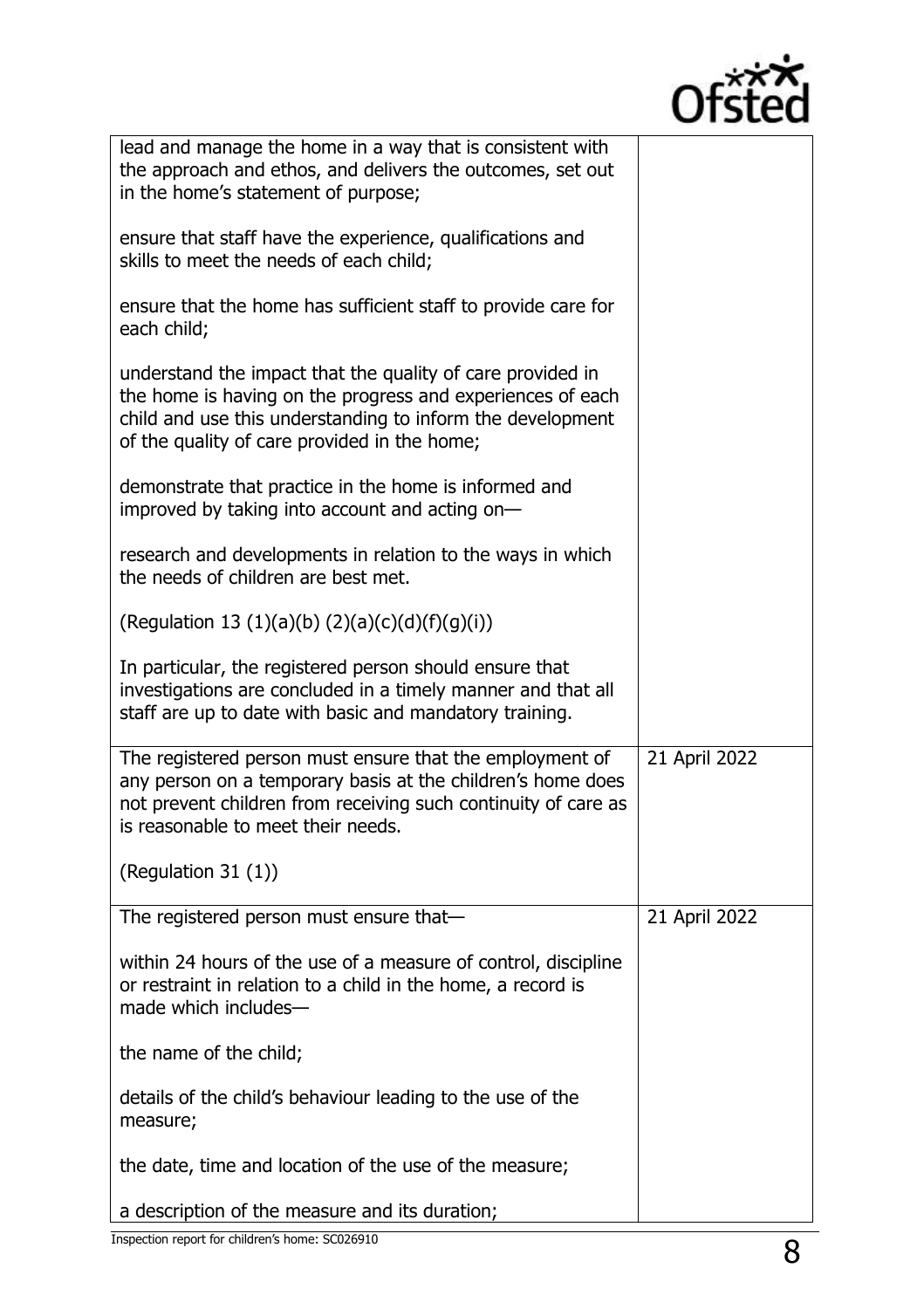

Τ

| details of any methods used or steps taken to avoid the need<br>to use the measure;                                                                                                                                                                                     |  |
|-------------------------------------------------------------------------------------------------------------------------------------------------------------------------------------------------------------------------------------------------------------------------|--|
| the name of the person who used the measure ("the user"),<br>and of any other person present when the measure was<br>used;                                                                                                                                              |  |
| the effectiveness and any consequences of the use of the<br>measure; and                                                                                                                                                                                                |  |
| a description of any injury to the child or any other person,<br>and any medical treatment administered, as a result of the<br>measure;                                                                                                                                 |  |
| within 48 hours of the use of the measure, the registered<br>person, or a person who is authorised by the registered<br>person to do so ("the authorised person")-                                                                                                      |  |
| has spoken to the user about the measure; and                                                                                                                                                                                                                           |  |
| has signed the record to confirm it is accurate; and                                                                                                                                                                                                                    |  |
| within 5 days of the use of the measure, the registered<br>person or the authorised person adds to the record<br>confirmation that they have spoken to the child about the<br>measure.<br>(Regulation 35 (3)(a)(i)(ii)(iii)(iv)(v)(vi)(vii)(viii)(b)(i)(ii)<br>(c)(iv)) |  |
| In particular, the registered person should ensure that all<br>staff and children are spoken to following incidents to gain<br>the views, thoughts and feelings of the child and staff are<br>provided with an opportunity to reflect on their practice.                |  |

# **Information about this inspection**

Inspectors have looked closely at the experiences and progress of children and young people, using the 'Social care common inspection framework'. This inspection was carried out under the Care Standards Act 2000 to assess the effectiveness of the service, how it meets the core functions of the service as set out in legislation, and to consider how well it complies with the Children's Homes (England) Regulations 2015 and the 'Guide to the Children's Homes Regulations, including the quality standards'.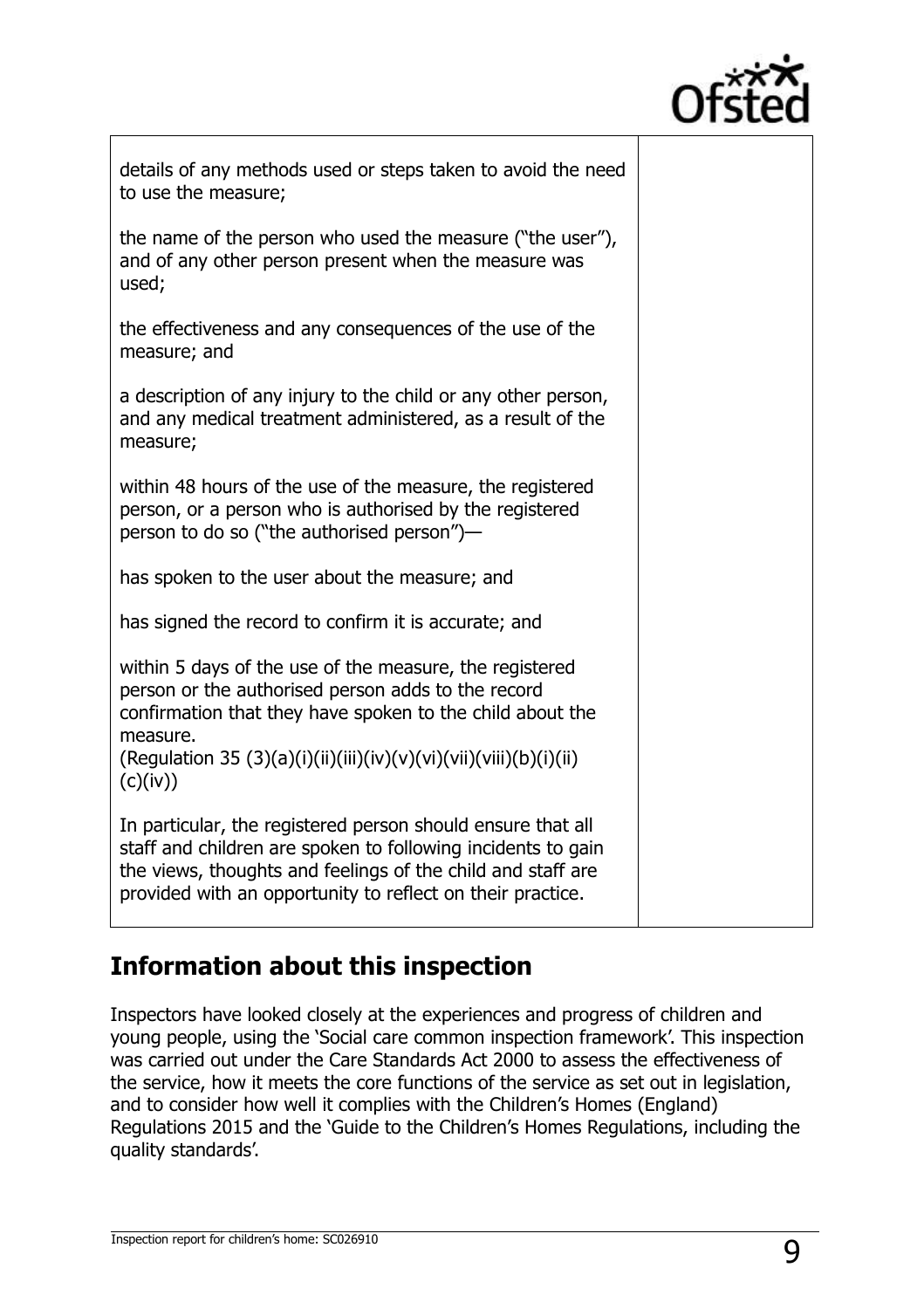

# **Children's home details**

**Unique reference number:** SC026910

**Provision sub-type:** Residential special school

**Registered provider:** Cambian Autism Services Ltd

**Registered provider address:** Metropolitan House, 3 Darkes Lane, Potters Bar EN6 1AG

**Responsible individual:** Daniel Pitt

**Registered manager:** Kerry Byron

## **Inspectors**

Sharron Escott, Social Care Inspector Clare Nixson, Social Care Inspector Wendy Anderson, Social Care Inspector